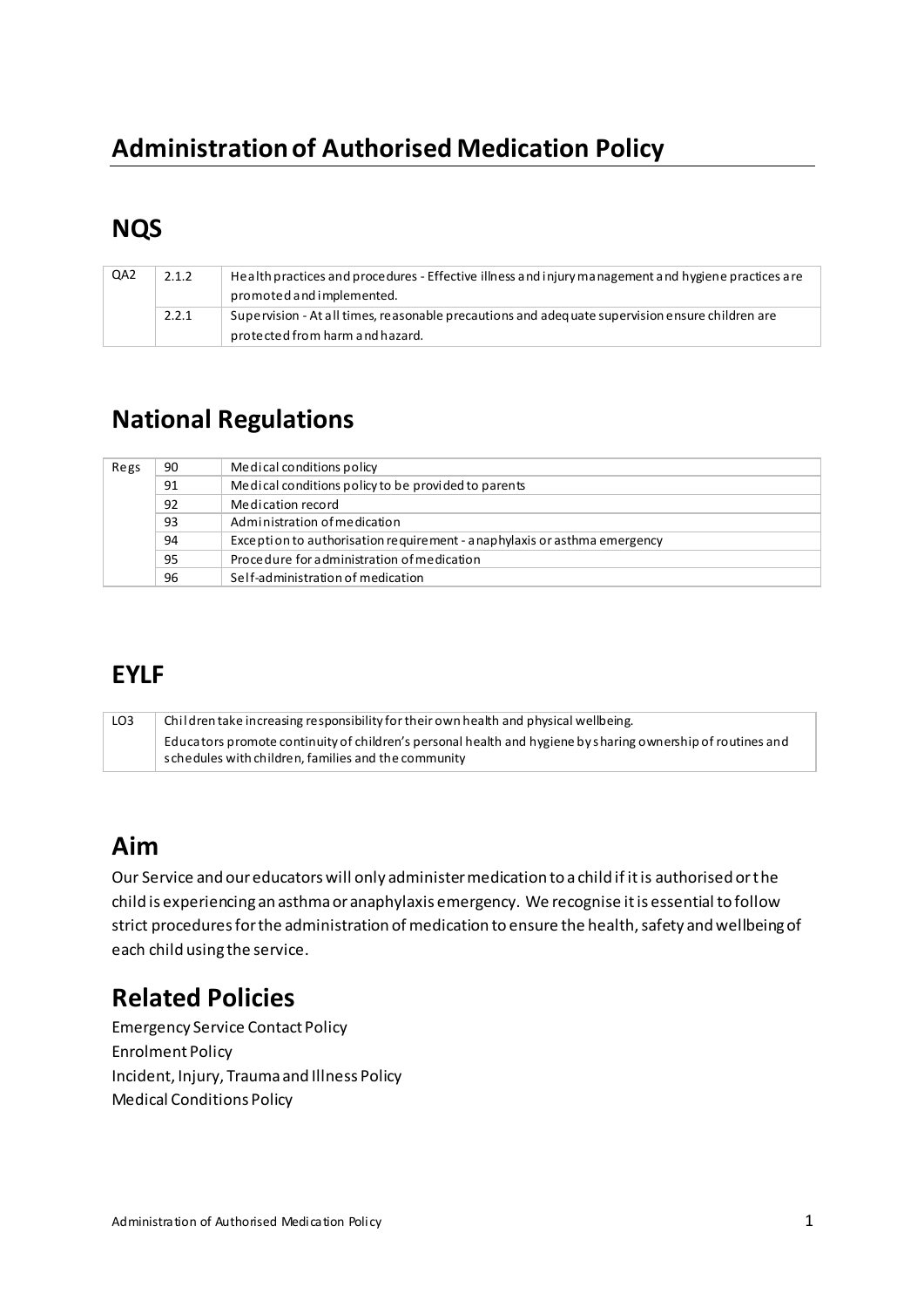## **Implementation**

Our service and educators will only administer medication to children if it is authorised by parents (or by someone authorised by parents on the enrolment record to make decisions about the administration of medication). If there is a medical emergency, we will also administer medication when authorised verbally by a parent, medical practitioner or an emergency service, however we may administer medication during an asthma or anaphylaxis emergency without first receiving authorisation.

Medication under the Regulations includes medication covered by the Therapeutic Goods Act 1989. Therapeutic goods include those fo[r therapeutic use](http://www.austlii.edu.au/au/legis/cth/consol_act/tga1989191/s3.html#therapeutic_use?stem=0&synonyms=0&query=definition) to:

- prevent, diagnose, cure or alleviate a disease, ailment, defect or injury
- influence, inhibit or modify a physiological process.

This covers products like sunscreen and nappy cream.

The Nominated Supervisor will ensure a copy of this policy is available to parents when they enrol their child.

The Nominated Supervisor will ensure children's medication is regularly audited to ensure it has not expired, and is in the original container with legible labels.

#### **Administration of Medication (non-emergency)**

Educators will administer medication to a child if it complies with our policy requirements and:

- 1. if the medication is authorised in writing by a parent or another authorised person and
	- is the original container
	- has not expired
	- has an original label and instructions that can be clearly read and, if prescribed by a doctor has the child's name
	- is administered in accordance with any instructions on the label or from the doctor.
- 2. after the child's identity and the dosage of the medication is checked by an educator who is not administering the medication. This educator will witness the administration of the medication.

Anyone delivering a child to the service must not leave medication in the child's bag or locker. Medication must be given directly to an educator on arrival for appropriate storage. Auto injection devices (eg Epipens) and asthma puffers will be stored up high in rooms so they are inaccessible to children. All other medication will be stored in accordance with the storage instructions on the medication in a locked labelled container in a cabinet or fridge. Non-refrigerated medication will be kept away from direct sources of heat.

#### **Self-Administration of Medication by Children over Preschool Age**

Our service permits children over preschool age to self-administer medication if this is authorised by the child's parent or another authorised person. This information will be detailed in the child's Medical Management Plan and Medical Conditions Risk Minimisation Plan if appropriate. The child's medication will be stored in a secure area which other children cannot access it.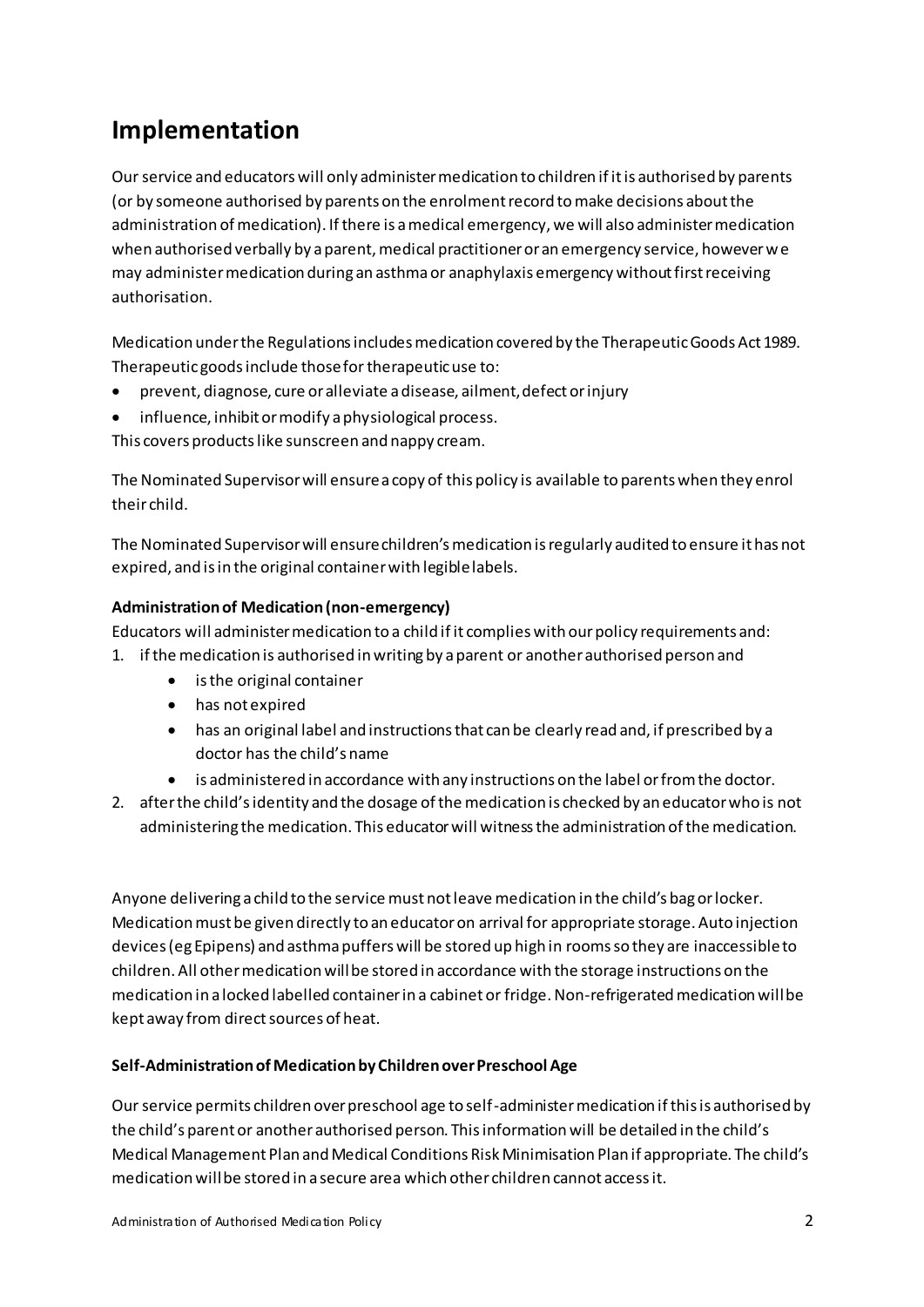When the medication is due to be administered:

- educators will advise child to take their medication
- educators will supervise child administering the medication
- educators will complete a medication record

#### **Administration of Medication in emergencies other than anaphylaxis or asthma emergencies**

- 1. Educators will administer medication to a child in an emergency:
	- if a parent or another authorised person verbally authorises the administration of the medication or
	- they receive verbal authorisation from a registered medical practitioner or emergency service if the parent or authorised person cannot be contacted.
- 2. The child will be positively reassured, calmed and removed to a quiet area under the direct supervision of a suitably experienced and trained educator.
- 3. The Nominated Supervisor will contact the child's parent, and provide written notice to the parent, as soon as possible.
- **4.** The Nominated Supervisor will ensure the service completes an Incident, Injury, Trauma and Illness Record.

Educators will not administer medication if parents provide verbal authorisation in circumstances that are not emergencies. If educators are unsure whether they should be administering a medication in an emergency after receiving verbal authorisation from a parent or responsible person, educators will obtain authorisation from a registered medical practitioner or emergency service.

#### **Administration of Medication during Anaphylaxis or Asthma Emergencies**

- 1. Educators may administer medication to a child in an anaphylaxis or asthma emergency without authorisation.
- 2. The child will be positively reassured, calmed and removed to a quiet area under the direct supervision of a suitably experienced and trained educator.
- 3. The Nominated Supervisor will contact the child's parent and the emergency services as soon as possible.
- 4. The Nominated Supervisor will advise the child's parent in writing as soon as possible.
- **5.** The Nominated Supervisor will ensure the service completes an Incident, Injury, Trauma and Illness Record.

#### **Medication Record**

Educators will complete a Medication Record with the name of the child which:

- contains the authorisation to administer medication or for the child to self-administer the medication
- details the name of the medication, the dose to be administered and how it will be administered, the time and date it was last administered, and the time and date or circumstances when it should be administered next
- if medication is administered to a child (including during an emergency), details the dosage that is administered and how it is administered, the time and date it is administered, the name and signature of the person that administered it, and the name and signature of the person that